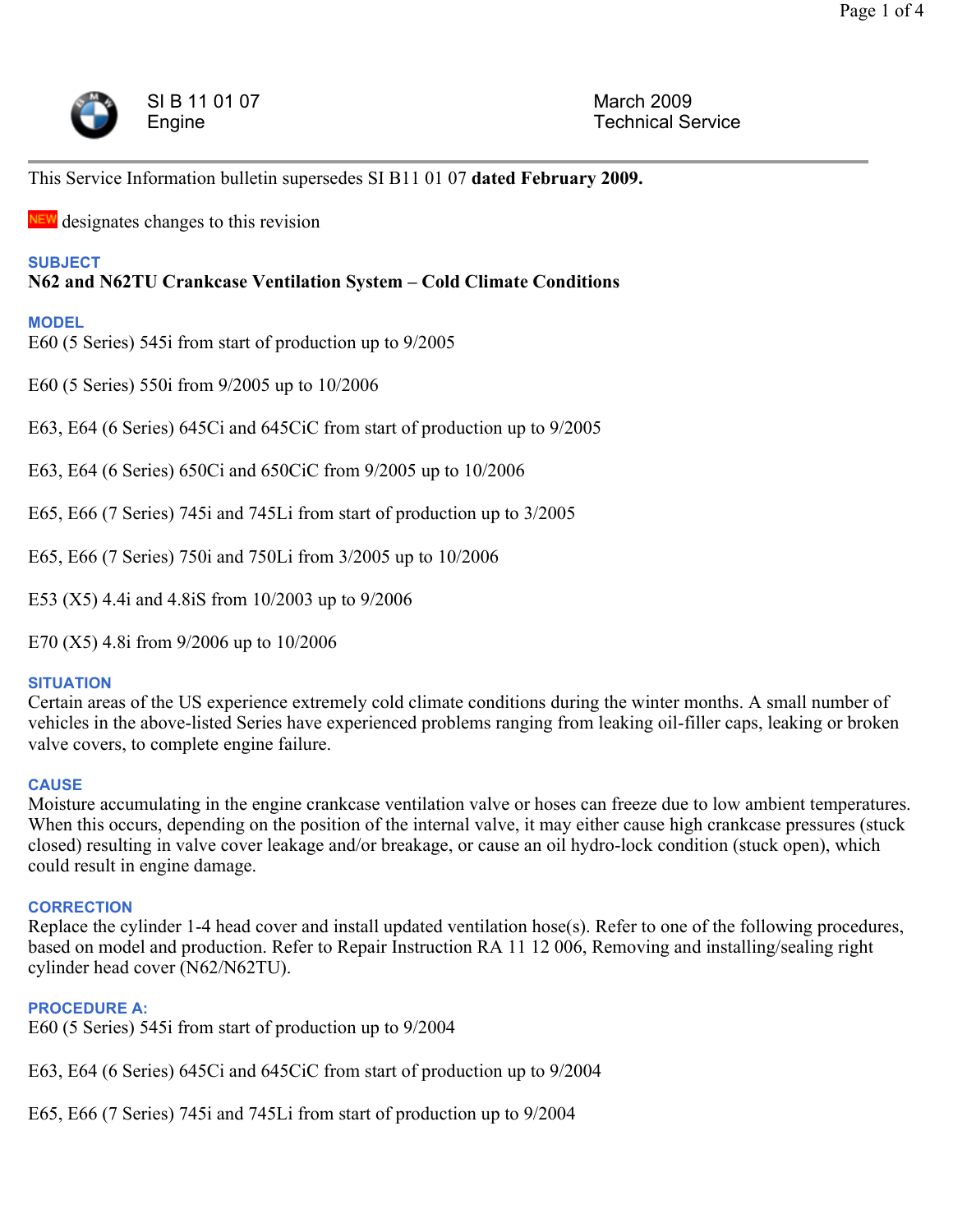E53 (X5) 4.4i and 4.8iS from 10/2003 up to 9/2004

1. Replace the cylinder 1-4 head cover with P/N 11 12 7 563 474 with the updated crankcase ventilation valve.



2. Remove the crankcase ventilation plastic corrugated hose (1) connecting the two cylinder head covers and intake system. Install the modified insulated hose with the external pressure regulating valve (2), using P/N 11 61 7 563 476. Install the insulated hose (3), using P/N 11 61 7 547 186.

## **PROCEDURE B**

E60 (5 Series) 545i from 9/2004 up to 9/2005

- E63, E64 (6 Series) 645Ci and 645CiC from 9/2004 up to 9/2005
- E65, E66 (7 Series) 745i and 745Li from 9/2004 up to 3/2005

E53 (X5) 4.4i and 4.8iS from 10/2003 up to 9/2006

2. 1. Replace the cylinder 1-4 head cover with P/N 11 12 7 563 474 with the updated crankcase ventilation valve.



2. 2. Remove and discard the ventilation hose (1). Install the modified insulated hose with the external pressure regulating valve (2), using P/N 11 61 7 563 476 in the same location.

**PROCEDURE C**

E60 (5 Series) 550i from 9/2005 up to 10/2006

- E63, E64 (6 Series) 650Ci and 650CiC from 9/2005 up to 10/2006
- E65, E66 (7 Series) 750i and 750Li from 3/2005 up to 10/2006
- E70 (X5) 4.8i from 9/2006 up to 10/2006
	- 1. Replace the cylinder 1-4 head cover with P/N 11 12 7 563 474 with the updated crankcase ventilation valve.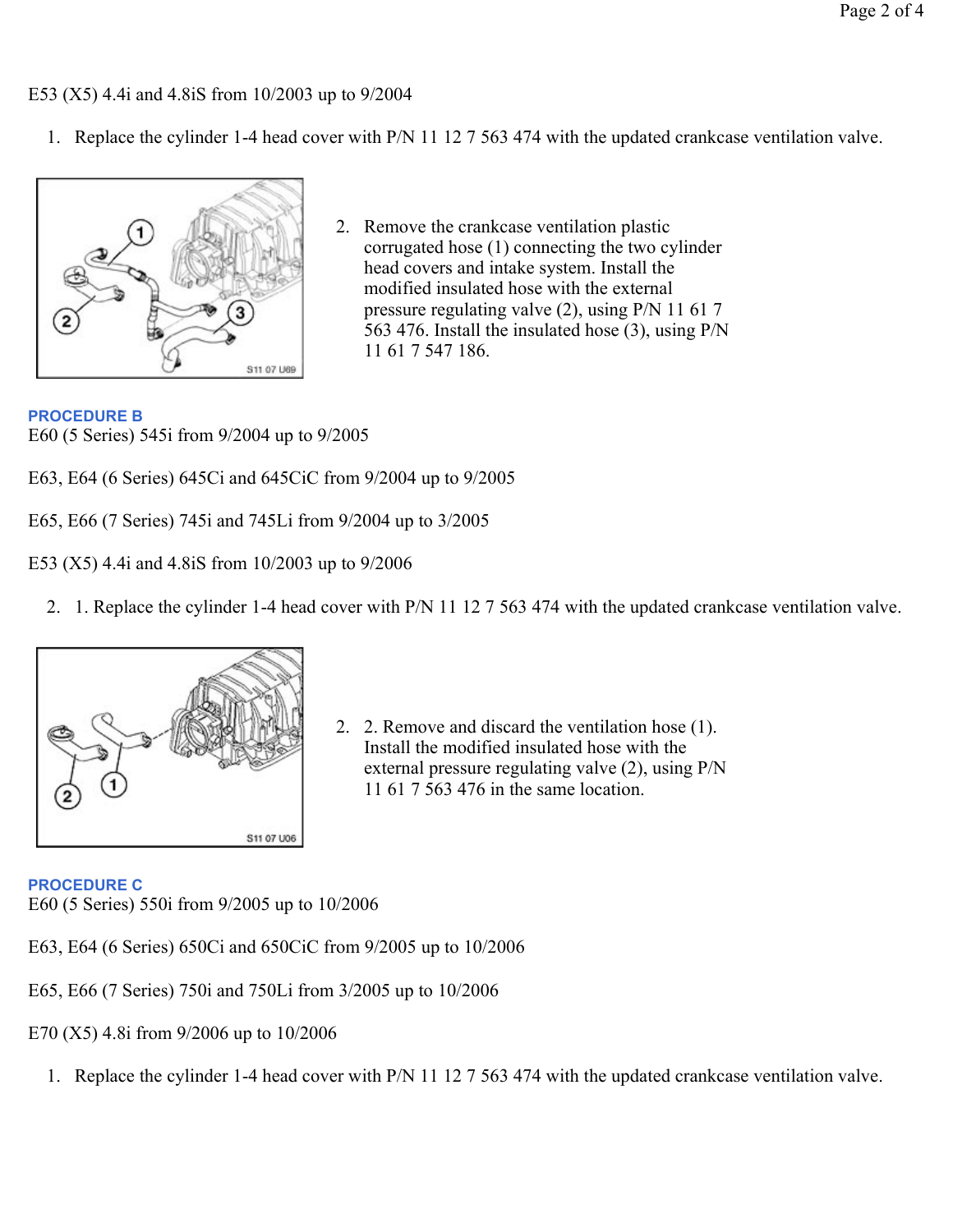

2. Remove the ventilation hose (1). Install the modified insulated hose with the external pressure regulating valve (2), using P/N 11 61 7 563 477 in the same location.

#### **PARTS INFORMATION**

E60 (5 Series) 545i from start of production up to 9/2004

E63, E64 (6 Series) 645Ci and 645CiC from start of production up to 9/2004

E65, E66 (7 Series) 745i and 745Li from start of production up to 9/2004

E53 (X5) 4.4i and 4.8iS from 10/2003 up to 9/2004

| <b>Part Number</b>                                            | <b>Description</b>                                             | Quantity     |  |  |  |
|---------------------------------------------------------------|----------------------------------------------------------------|--------------|--|--|--|
| 11 12 7 563 474                                               | Cylinder 1-4 head cover                                        | $\mathbf{1}$ |  |  |  |
| 11 61 7 563 476                                               | Insulated hose with valve                                      | 1            |  |  |  |
| 11 61 7 547 186                                               | Insulated hose                                                 | 1            |  |  |  |
| E60 (5 Series) 545i from 9/2004 up to 9/2005                  |                                                                |              |  |  |  |
| E63, E64 (6 Series) 645Ci and 645CiC from 9/2004 up to 9/2005 |                                                                |              |  |  |  |
| E65, E66 (7 Series) 745i and 745Li from 9/2004 up to 3/2005   |                                                                |              |  |  |  |
| E53 (X5) 4.4i and 4.8iS from 10/2003 up to 9/2006             |                                                                |              |  |  |  |
|                                                               |                                                                |              |  |  |  |
| <b>Part Number</b>                                            | <b>Description</b>                                             | Quantity     |  |  |  |
| 11 12 7 563 474                                               | Cylinder 1-4 head cover                                        | $\mathbf{1}$ |  |  |  |
| 11 61 7 563 476                                               | Insulated hose with valve                                      | 1            |  |  |  |
| E60 (5 Series) 550i from 9/2005 up to 10/2006                 |                                                                |              |  |  |  |
|                                                               | E63, E64 (6 Series) 650Ci and 650CiC from 9/2005 up to 10/2006 |              |  |  |  |
|                                                               | E65, E66 (7 Series) 750i and 750Li from 3/2005 up to 10/2006   |              |  |  |  |

| <b>Part Number</b> | Description |
|--------------------|-------------|
|--------------------|-------------|

**Part I Part I Quantity**